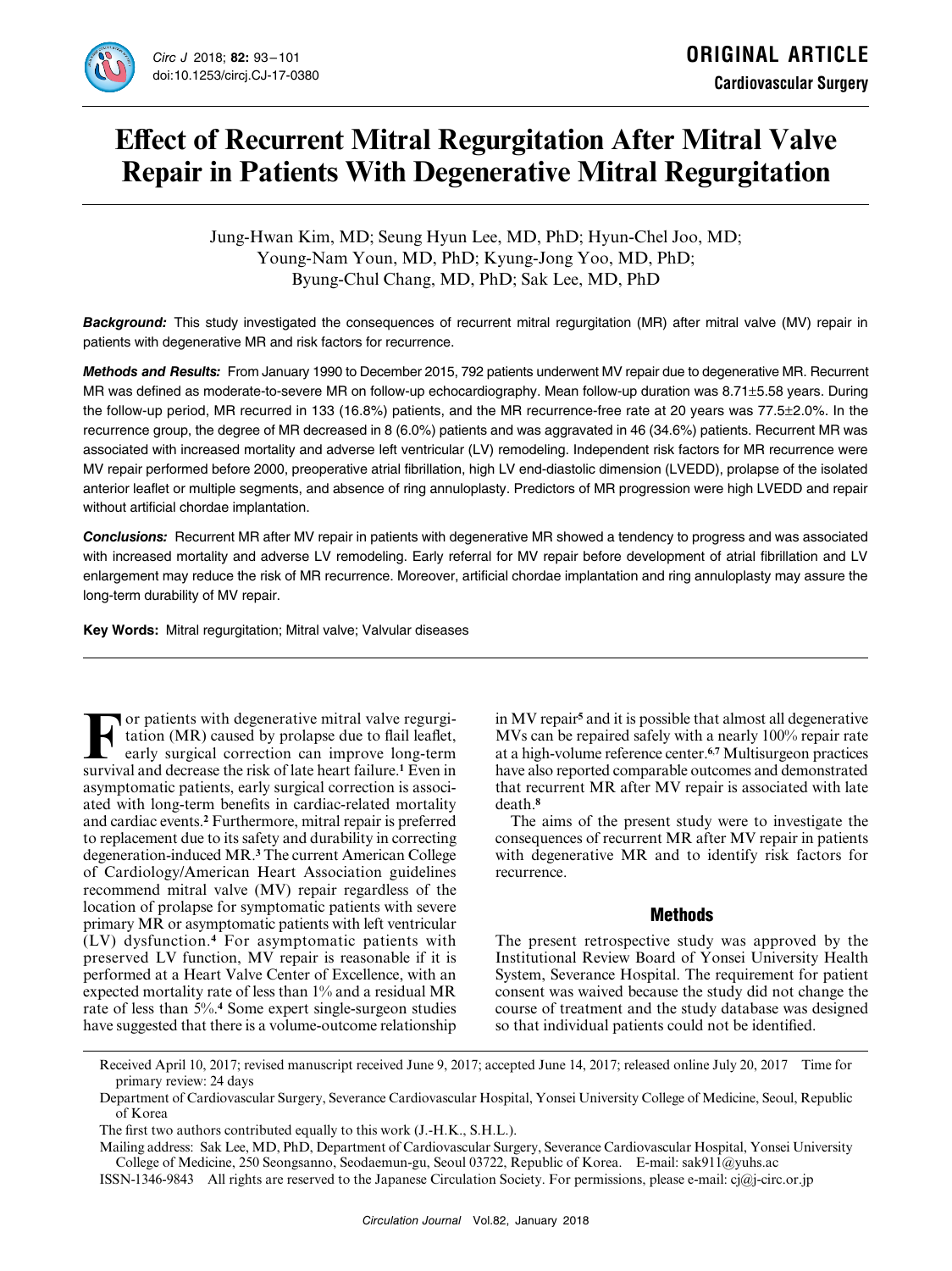| Table 1. Baseline Characteristics and Preoperative Echocardiographic Data for the Entire Cohort and in Patients With and Without<br><b>Recurrence of MR</b> |                           |                                   |                             |         |  |
|-------------------------------------------------------------------------------------------------------------------------------------------------------------|---------------------------|-----------------------------------|-----------------------------|---------|--|
| <b>Variables</b>                                                                                                                                            | Whole cohort<br>$(n=792)$ | <b>MR</b> recurrence<br>$(n=133)$ | Non-recurrence<br>$(n=659)$ | P value |  |
| <b>Males</b>                                                                                                                                                | 455 (57.4)                | 75 (56.4)                         | 380 (57.7)                  | 0.78    |  |
| Age (years)                                                                                                                                                 | $52.9 + 14.1$             | $52.5 \pm 14.0$                   | $53.0 + 14.1$               | 0.70    |  |
| BSA(m <sup>2</sup> )                                                                                                                                        | $1.86 \pm 0.35$           | $1.79 \pm 0.41$                   | $1.87 \pm 0.34$             | 0.06    |  |
| Hypertension                                                                                                                                                | 258 (32.6)                | 37(27.8)                          | 221 (33.5)                  | 0.20    |  |
| Diabetes mellitus                                                                                                                                           | 58 (7.3)                  | 5(3.8)                            | 53(8.0)                     | 0.08    |  |
| Chronic kidney disease                                                                                                                                      | 75 (9.5)                  | 7(5.3)                            | 68 (10.3)                   | 0.07    |  |
| Dialysis                                                                                                                                                    | 3(0.5)                    | 0(0.0)                            | 4(0.6)                      | >0.99   |  |
| COPD                                                                                                                                                        | 45(5.7)                   | 5(3.8)                            | 40(6.1)                     | 0.29    |  |
| <b>PAOD</b>                                                                                                                                                 | 8(1.0)                    | 1(0.8)                            | 7(1.1)                      | >0.99   |  |
| <b>CVA</b>                                                                                                                                                  | 49(6.2)                   | 5(3.8)                            | 44 (6.7)                    | 0.20    |  |
| CAOD                                                                                                                                                        | 88 (11.1)                 | 15(11.3)                          | 73 (11.1)                   | 0.95    |  |
| <b>Recent MI</b>                                                                                                                                            | 5(0.6)                    | 0(0.0)                            | 5(0.8)                      | 0.60    |  |
| Atrial fibrillation                                                                                                                                         | 216(27.3)                 | 47 (35.3)                         | 169 (25.6)                  | 0.02    |  |
| Permanent pacemaker                                                                                                                                         | 3(0.4)                    | 1(0.8)                            | 2(0.3)                      | 0.42    |  |
| Previous cardiac operation                                                                                                                                  | 24(3.0)                   | 4(3.0)                            | 20(3.0)                     | >0.99   |  |
| LVEF $(%)$                                                                                                                                                  | $66.6 \pm 8.4$            | $67.4 \pm 7.8$                    | $66.4 \pm 8.5$              | 0.19    |  |
| LVEDD (mm)                                                                                                                                                  | $59.1 \pm 7.5$            | $62.4 \pm 7.8$                    | $59.3 \pm 7.4$              | < 0.01  |  |
| LVESD (mm)                                                                                                                                                  | $38.9 + 6.5$              | $40.4 \pm 6.7$                    | $38.6 + 6.5$                | < 0.01  |  |
| LVMI $(g/m2)$                                                                                                                                               | 137.9±38.4                | $148.7 + 40.8$                    | 136.4±37.9                  | 0.07    |  |
| LAVI ( $mL/m2$ )                                                                                                                                            | 65.7±36.0                 | $79.3 \pm 44.3$                   | $63.7 \pm 34.3$             | < 0.01  |  |
| RVSP (mmHq)                                                                                                                                                 | $39.3 \pm 16.9$           | $41.7 \pm 18.9$                   | $38.9 \pm 16.6$             | 0.19    |  |

Data for continuous variables are given as the mean±SD, whereas data for categorical variables are given as n (%). BSA, body surface area; CAOD, coronary artery occlusive disease; COPD, chronic obstructive pulmonary disease; CVA, cerebrovascular accidents; LAVI, left atrial volume index; LVEDD, left ventricular end-diastolic dimension; LVEF, left ventricular ejection fraction; LVESD, left ventricular end-systolic dimension; LVMI, left ventricular mass index; MI, myocardial infarction; MR, mitral regurgitation; PAOD, peripheral artery occlusive disease; RVSP, right ventricular systolic pressure.

# **Patient Characteristics**

From January 1990 to December 2015, 1,111 consecutive patients underwent MV repair by 6 experienced surgeons at Severance Cardiovascular Hospital in Seoul, Korea. We excluded 319 patients who had the following conditions: mitral stenosis, concomitant aortic valve surgery or tricuspid valve replacement, and non-degenerative MR, such as that caused by ischemic heart disease, rheumatic heart disease, or endocarditis. Patients who required tricuspid annuloplasty for functional tricuspid regurgitation, a Cox-Maze operation for atrial fibrillation, or coronary artery bypass grafting for coronary artery disease were not excluded from the study. Overall, 792 patients were enrolled and divided into 2 groups according to the presence of recurrent MR during the follow-up period.

# **Echocardiography**

Transthoracic echocardiograms were routinely performed pre- and postoperatively using standard methods. Internal linear dimensions of the LV were acquired in the parasternal long-axis view using 2-dimensional echocardiography (2DE) or the 2DE-guided M-mode approach at end-diastolic and end-systolic phases. LV ejection fraction (LVEF) was calculated using M-mode echocardiography or the biplane disk summation technique (modified Simpson's rule). Left atrial volume was also measured using the biplane disk summation technique (modified Simpson's rule). MR severity was assessed on a scale from 1 to 4 by Doppler echocardiography using specific and supportive signs with quantitative parameters. Grade 1 represented mild regurgitation, Grade 2 represented moderate regurgitation, Grade 3 represented moderate-to-severe regurgitation, and Grade 4 represented severe regurgitation. "Residual MR" was defined as MR that was mild or greater on postoperative echocardiography prior to hospital discharge. "Recurrent MR" was defined as MR that was moderate or severe on follow-up echocardiography after discharge. The location and number of prolapses was determined by a surgeon by direct inspection of the surgical field. Multiple-segment prolapse was defined as leaflet prolapse in 2 or more segments among 6 segments of the MV leaflet.

## **Follow-up and Data Collection**

Pre- and perioperative data were collected prospectively from databases at Severance Cardiovascular Hospital. Follow-up data were collected by reviewing medical records, conducting telephone interviews, and searching the "cause of death" statistics provided by Statistics Korea. The collection of long-term survival data was complete in all patients. The mean (±SD) follow-up duration was 8.71±5.58 years (median 8.01 years; interquartile range [IQR] 4.15– 12.70 years). Subsequent echocardiographic follow-up was performed in 86.1% of patients alive at 5 years, in 71.6% of those alive at 10 years, and in 65.2% of those alive at 20 years postoperatively. The mean (±SD) echocardiographic follow-up duration was 5.08±4.95 years (median 3.55 years; IQR 0.96–8.25 years).

# **Statistical Analysis**

Statistical analyses were performed using SPSS for Windows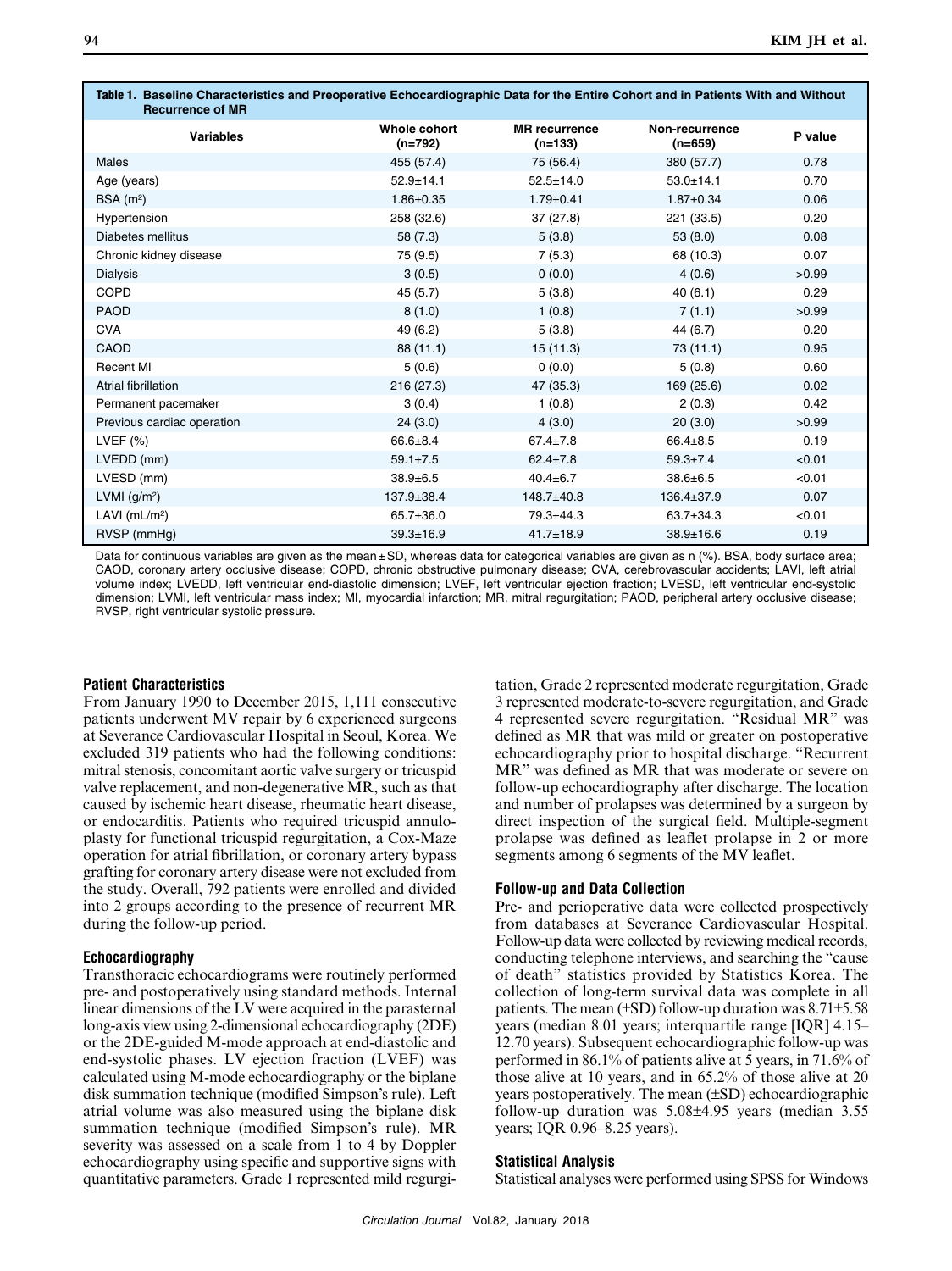| Table 2. Operative Data for the Entire Cohort and in Patients With and Without Recurrence of MR |                           |                                   |                             |         |  |
|-------------------------------------------------------------------------------------------------|---------------------------|-----------------------------------|-----------------------------|---------|--|
|                                                                                                 | Whole cohort<br>$(n=792)$ | <b>MR</b> recurrence<br>$(n=133)$ | Non-recurrence<br>$(n=659)$ | P value |  |
| Surgery before 2000                                                                             | 676 (85.4)                | 87 (65.4)                         | 589 (89.4)                  | < 0.01  |  |
| CPB time (min)                                                                                  | 107.9±39.8                | $110.9 + 44.6$                    | $107.3 \pm 38.8$            | 0.35    |  |
| ACC time (min)                                                                                  | 73.7±40.8                 | $72.7 \pm 31.7$                   | $73.9 + 42.4$               | 0.76    |  |
| Location of prolapse                                                                            |                           |                                   |                             | < 0.01  |  |
| Anterior leaflet                                                                                | 263 (33.2)                | 65 (48.9)                         | 198 (30.0)                  |         |  |
| Posterior leaflet                                                                               | 456 (57.6)                | 54 (40.6)                         | 402 (61.0)                  |         |  |
| <b>Bileaflet prolapse</b>                                                                       | 73 (9.2)                  | 14 (10.5)                         | 59(9.0)                     |         |  |
| Multiple-segment prolapse                                                                       | 171 (21.6)                | 35(26.3)                          | 136 (20.6)                  | 0.15    |  |
| Concomitant surgical procedure                                                                  |                           |                                   |                             |         |  |
| Tricuspid annuloplasty                                                                          | 122 (15.4)                | 26 (19.5)                         | 96 (14.6)                   | 0.15    |  |
| <b>CABG</b>                                                                                     | 62(7.8)                   | 6(4.5)                            | 56 (8.5)                    | 0.12    |  |
| Cox-Maze operation                                                                              | 65(8.2)                   | 9(6.8)                            | 56 (8.5)                    | 0.51    |  |
| Minimal/robotic                                                                                 | 61(7.7)                   | 14(10.5)                          | 47(7.1)                     | 0.18    |  |
| Chordae rupture                                                                                 | 540 (68.2)                | 91 (68.4)                         | 449 (68.1)                  | 0.95    |  |
| Wedge resection and repair                                                                      | 548 (69.2)                | 71 (53.4)                         | 477 (72.4)                  | < 0.01  |  |
| Artificial chordae implantation                                                                 | 290 (36.6)                | 55 (41.4)                         | 235 (35.7)                  | 0.21    |  |
| Artificial chordae leaflet                                                                      |                           |                                   |                             | 0.02    |  |
| Anterior leaflet                                                                                | 184 (23.2)                | 43 (31.3)                         | 141 (21.4)                  |         |  |
| Posterior leaflet                                                                               | 96(12.1)                  | 9(6.8)                            | 87 (13.2)                   |         |  |
| <b>Bileaflets</b>                                                                               | 10(1.3)                   | 3(2.3)                            | 7(1.1)                      |         |  |
| Chordae shortening                                                                              | 20(2.5)                   | 9(6.8)                            | 11(1.7)                     | < 0.01  |  |
| Chordae transfer                                                                                | 2(0.3)                    | 1(0.8)                            | 1(0.2)                      | 0.31    |  |
| Plication                                                                                       | 33(4.2)                   | 11(8.3)                           | 22(3.3)                     | 0.01    |  |
| Commissuroplasty                                                                                | 12(1.5)                   | 2(1.5)                            | 10(1.5)                     | >0.99   |  |
| Sliding annuloplasty                                                                            | 6(0.8)                    | 1(0.8)                            | 5(0.8)                      | >0.99   |  |
| Ring annuloplasty                                                                               | 761 (96.1)                | 115 (86.5)                        | 646 (98.0)                  | < 0.01  |  |
| Residual MR at OR                                                                               | 42 (5.3)                  | 23 (17.3)                         | 19(2.9)                     | < 0.01  |  |

Data for continuous variables are shown as the mean $\pm$ SD, whereas data for categorical variables are given as n (%). ACC, aorta cross clamp; CABG, coronary artery bypass grafting; CPB, cardiopulmonary bypass; MR, mitral regurgitation; OR, operating room.

(release 22.0; SPSS Inc., Chicago, IL, USA). All data are expressed as the mean $\pm$ SD or as frequencies and percentages. Continuous variables were compared using Student's t-test, whereas categorical variables were compared using Pearson's Chi-squared test or Fisher's exact test. Postoperative outcomes were compared using these same paired tests. Cox's proportional hazard regression model was used to identify risk factors of overall death, MR recurrence, and MR progression. Long-term survival, MR recurrence rate, or mitral reoperation rate curves were analyzed by the Kaplan-Meier method. The log-rank test was used to compare differences between curves. Statistical significance was set at P<0.05.

# **Results**

Baseline characteristics and preoperative echocardiographic data are given in **Table 1**. Isolated anterior leaflet prolapse was observed in 263 (33.2%) patients, isolated posterior leaflet prolapse was observed in 456 (57.6%) patients, and bileaflet prolapse was observed in 73 (9.2%) patients. Multiple-segment prolapse was noted in 171 (21.6%) patients. Wedge resection and repair were performed in 548 (69.2%) patients, and artificial chordae implantation with Gore-Tex (W.L. Gore & Associates, Flagstaff, AZ, USA) was performed in 290 (36.6%) patients. Furthermore, ring annuloplasty was conducted in 761 (96.1%) patients. There were no patients with greater-than-moderate residual MR in the operating room, but 42 (5.3%) patients had mild residual MR in the operating room (**Table 2**).

# **Early and Long-Term Outcomes**

There were 8 (1.0%) in-hospital deaths, and early mortality was similar between the MR recurrence and non-recurrence groups. There were  $5(0.6\%)$  in-hospital reoperations in the recurrence group due to significant residual MR and its related symptoms. During the follow-up period, MR recurred in 133 (16.8%) patients, and there were 107 (13.5%) late deaths and 41 (5.2%) late mitral reoperations (**Table 3**). At 20 years, the overall survival rate was 64.3±4.3%, the freedom from mitral reoperation rate was 94.3±1.1%, and the freedom from recurrent MR rate was 77.5±2.0%.

# **Clinical Significance of Recurrent MR**

In patients with recurrent MR, the initial echocardiographic diagnosis of MR was Grade 2 in 87 patients, Grade 3 in 32 patients, and Grade 4 in 14 patients. At the last follow-up echocardiography, MR was Grade 1 in 5 patients, Grade 2 in 50 patients, Grade 3 in 48 patients, and Grade 4 in 30 patients. Progression of MR was observed in 46 (34.6%) patients, whereas only 8 (6.0%) patients showed an improvement of MR. The severity of MR did not change in 79  $(59.4\%)$  patients.

**Table 4** lists LVEDD and LVESD values obtained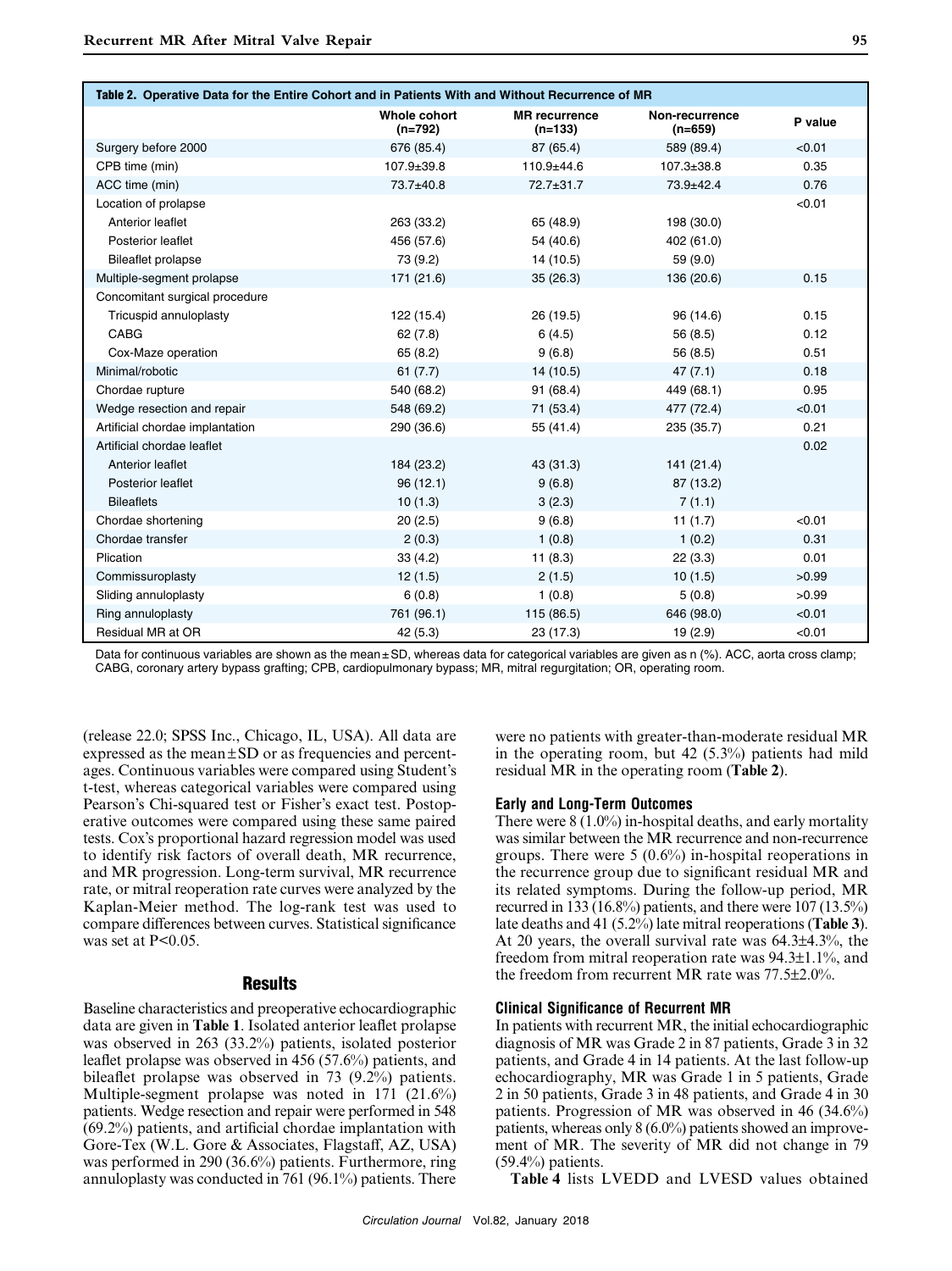| Table 3. Early and Long-Term Outcomes in the Entire Cohort and in Patients With and Without Recurrence of MR |                           |                                   |                             |         |  |
|--------------------------------------------------------------------------------------------------------------|---------------------------|-----------------------------------|-----------------------------|---------|--|
|                                                                                                              | Whole cohort<br>$(n=792)$ | <b>MR</b> recurrence<br>$(n=133)$ | Non-recurrence<br>$(n=659)$ | P value |  |
| 30-day mortality                                                                                             | 3(0.4)                    | 0(0.0)                            | 3(0.5)                      | >0.99   |  |
| In hospital death                                                                                            | 8(1.0)                    | 1(0.8)                            | 7(1.1)                      | >0.99   |  |
| In hospital re-operation                                                                                     | 5(0.6)                    | 5(3.8)                            | 0(0.0)                      | < 0.01  |  |
| Residual MR at discharge                                                                                     |                           |                                   |                             |         |  |
| Grade 1                                                                                                      | 61(7.7)                   | 23 (17.3)                         | 39(5.9)                     | < 0.01  |  |
| Grade 2                                                                                                      | 23(2.9)                   | 17 (12.8)                         | 6(0.9)                      |         |  |
| Grade 3                                                                                                      | 4(0.5)                    | 4(3.0)                            | 0(0.0)                      |         |  |
| Grade 4                                                                                                      | 4(0.5)                    | 4(3.0)                            | 0(0.0)                      |         |  |
| Late death                                                                                                   | 107(13.5)                 | 32(18.0)                          | 75 (11.4)                   | < 0.01  |  |
| Overall death                                                                                                | 115 (14.5)                | 33(19.3)                          | 82 (12.4)                   | < 0.01  |  |
| Cardiac-related death                                                                                        | 50(6.3)                   | 16(8.4)                           | 34(5.2)                     | < 0.01  |  |
| Mitral reoperation                                                                                           | 41(5.2)                   | 40(30.1)                          | 1(0.2)                      | < 0.01  |  |

Data are given as n (%). MR, mitral regurgitation.

| Table 4. Echocardiographic Characteristics Before Surgery and at the Last Follow-up in Groups With and Without Recurrence of<br><b>MR</b> |                      |                      |                    |                             |                              |  |
|-------------------------------------------------------------------------------------------------------------------------------------------|----------------------|----------------------|--------------------|-----------------------------|------------------------------|--|
|                                                                                                                                           | <b>LVEDD</b><br>(mm) | <b>LVESD</b><br>(mm) | <b>LVEF</b><br>(%) | LVMI<br>(q/m <sup>2</sup> ) | LAVI<br>(mL/m <sup>2</sup> ) |  |
| MR recurrence (n=133)                                                                                                                     |                      |                      |                    |                             |                              |  |
| Preoperative                                                                                                                              | $62.4 \pm 7.8$       | $40.4 \pm 6.7$       | $67.4 \pm 7.8$     | $148.7 + 40.8$              | $79.3 + 44.3$                |  |
| Last follow-up                                                                                                                            | $54.2 \pm 7.5$       | $37.2 + 7.7$         | $61.7 + 11.4$      | $134.6 \pm 107.1$           | $69.6 + 46.1$                |  |
| Mean difference                                                                                                                           | $8.1 \pm 7.7$        | $3.1 \pm 6.2$        | $5.8 + 10.6$       | $10.3 + 112.8$              | $10.4 \pm 32.5$              |  |
| Non-recurrence (n=659)                                                                                                                    |                      |                      |                    |                             |                              |  |
| Preoperative                                                                                                                              | $59.3 \pm 7.4$       | $38.6 \pm 6.5$       | $66.4 + 8.5$       | $136.4 \pm 37.9$            | $63.7 + 34.3$                |  |
| Last follow-up                                                                                                                            | $49.1 \pm 5.7$       | $33.7 + 5.8$         | $61.7 + 9.4$       | $129.5 + 466.4$             | $42.4 + 23.6$                |  |
| Mean difference                                                                                                                           | $10.0 + 6.9$         | $4.9 \pm 5.9$        | $4.6 + 9.4$        | $6.9 + 465.6$               | $21.2 + 24.0$                |  |
| P value <sup>A</sup>                                                                                                                      | 0.006                | 0.002                | 0.218              | 0.966                       | 0.009                        |  |

Data are given as the mean±SD. <sup>A</sup>P values are shown for comparisons of the mean differences between the MR recurrence and non-recurrence groups. Mean differences were calculated by subtracting preoperative values from those obtained at the last follow-up. Abbreviations as in Table 1.

preoperatively and at the last follow-up echocardiography in both the recurrent and non-recurrent MR groups. The mean difference in LVEDD was greater in patients without than with recurrent MR  $(10.04\pm6.86 \text{ vs. } 8.14\pm7.73 \text{ mm})$ , respectively; P<0.01). The mean difference in LVESD was also greater in patients without recurrent MR (4.88±5.90 vs. 3.07±6.16mm; P<0.01). Moreover, these mean differences were significantly correlated with recurrent MR (area under curve  $[AUC] = 0.531$   $[P=0.03]$  and  $AUC = 0.576$ [P<0.01] for LVEDD and LVESD, respectively), as was the man difference in and left atrial (LA) volume index (AUC=0.584, P=0.02; **Figure S1**).

At 20 years, the long-term survival rate was significantly higher in patients without recurrent MR than in those with recurrent MR  $(65.9\pm6.3\%$  vs.  $57.0\pm6.7\%$ , respectively; P=0.045; **Figure S2A**). However, the MR grade at the last follow-up did not affect the survival rate (**Figure S2B**). Multivariate analysis showed that recurrent MR was an independent risk factor for overall death (hazard ratio [HR] 1.61; 95% confidence interval [CI] 1.04–2.51; P=0.04) and mitral reoperation (HR 178.68; 95% CI 18.30–1,744.71; P<0.01; **Table 5**).

#### **Predictors of MR Recurrence**

The incidence of preoperative atrial fibrillation was higher in patients with than without recurrent MR ( $n=169$  [25.6%] vs.  $n=47$  [35.3%], respectively; P=0.02). Patients with recurrent MR also had significantly larger LV chamber size and LA volume (**Table 1**). Patients with recurrent MR were more likely to have been operated on prior to 2000 and had a tendency to have isolated anterior leaflet prolapse. Intraoperatively, they were also more likely to have undergone artificial chordae implantation to the anterior leaflet, chordae shortening, and plication. However, they were less likely to have undergone ring annuloplasty and wedge resection and repair. More patients with than without recurrent MR had mild residual MR in the operating room (n=23 [17.3%] vs. n=19 [2.9%]; P<0.01; **Table 2**).

Multivariate analysis showed several predictors of recurrent MR, including: (1) surgery performed before 2000; (2) preoperative atrial fibrillation and high LVEDD; (3) prolapse of the isolated anterior leaflet and multiple segments; (4) absence of ring annuloplasty; and (5) residual MR at discharge (**Table 6**). Patients with MV repair performed before 2000 had a significantly lower freedom from mitral reoperation rate (82.6±3.8% vs. 92.8±2.6%; P<0.01; **Figure S3**) and a lower MR recurrence rate (58.7±4.7% vs.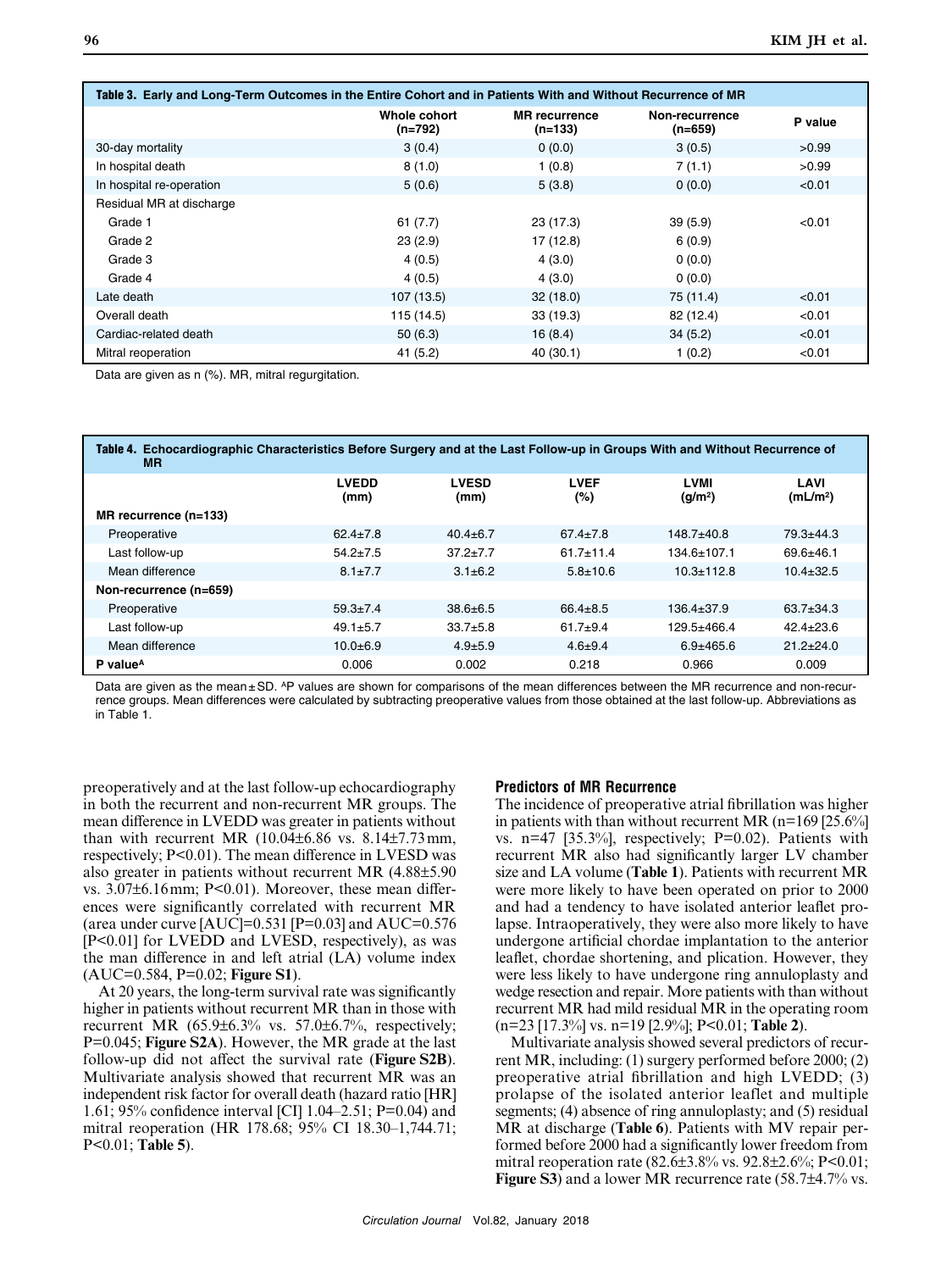| Table 5. Predictors of Overall Death and Mitral Reoperation |                               |                      |                              |                      |  |
|-------------------------------------------------------------|-------------------------------|----------------------|------------------------------|----------------------|--|
|                                                             | Univariate analysis           |                      | <b>Multivariate analysis</b> |                      |  |
|                                                             | <b>HR (95% CI)</b><br>P value |                      | P value                      | <b>HR (95% CI)</b>   |  |
| Overall death                                               |                               |                      |                              |                      |  |
| Chronic kidney disease                                      | < 0.01                        | $3.49(1.98 - 6.13)$  | < 0.01                       | 2.97 (1.64–5.36)     |  |
| Diabetes mellitus                                           | < 0.01                        | $2.57(1.41 - 4.70)$  | 0.05                         | $2.02(1.00 - 4.07)$  |  |
| Peripheral artery disease                                   | < 0.01                        | $5.10(1.88 - 13.87)$ | < 0.01                       | $4.15(1.50 - 11.51)$ |  |
| Atrial fibrillation                                         | < 0.01                        | $3.37(2.32 - 4.89)$  | < 0.01                       | $2.93(1.98 - 4.35)$  |  |
| <b>Recurrent MR</b>                                         | 0.04                          | $1.52(1.00 - 2.28)$  | 0.04                         | $1.61(1.04 - 2.51)$  |  |
| <b>MV</b> reoperation                                       |                               |                      |                              |                      |  |
| Tricuspid annuloplasty                                      | < 0.01                        | $4.66(2.35 - 9.27)$  | < 0.01                       | $4.35(2.16 - 8.75)$  |  |
| Chordae transfer                                            | 0.02                          | $9.98(1.35 - 73.81)$ | < 0.01                       | 262.6 (14.9-4,634.9) |  |
| Ring annuloplasty                                           | < 0.01                        | $0.12(0.06 - 0.24)$  | < 0.01                       | $0.37(0.18 - 0.75)$  |  |
| Residual MR at discharge                                    | < 0.01                        | $9.53(5.05 - 17.98)$ | < 0.01                       | $2.65(1.36 - 5.15)$  |  |
| <b>Recurrent MR</b>                                         | < 0.01                        | 193.0 (26.5-1,404.7) | < 0.01                       | 178.7 (18.3-1,744.7) |  |

Data show hazard ratios (HR) with 95% confidence intervals (CI) in parentheses. MR, mitral regurgitation; MV, mitral valve.

| Table 6. Predictors of Overall, Early, and Late Recurrent MR |                     |                     |                              |                     |  |
|--------------------------------------------------------------|---------------------|---------------------|------------------------------|---------------------|--|
|                                                              | Univariate analysis |                     | <b>Multivariate analysis</b> |                     |  |
|                                                              | P value             | <b>HR (95% CI)</b>  | P value                      | <b>HR (95% CI)</b>  |  |
| Overall                                                      |                     |                     |                              |                     |  |
| Surgery before 2000                                          | < 0.01              | $2.65(1.85 - 3.80)$ | < 0.01                       | $2.07(1.30 - 3.30)$ |  |
| Atrial fibrillation                                          | < 0.01              | $1.73(1.21 - 2.48)$ | 0.01                         | $1.62(1.12 - 2.35)$ |  |
| <b>High LVEDD</b>                                            | < 0.01              | $1.04(1.02 - 1.07)$ | 0.04                         | $1.02(1.00 - 1.05)$ |  |
| Anterior leaflet prolapse                                    | < 0.01              | $2.10(1.49 - 2.95)$ | < 0.01                       | $2.03(1.43 - 2.88)$ |  |
| Multiple-segment prolapse                                    | 0.04                | $1.48(1.01 - 2.17)$ | < 0.01                       | $1.78(1.19 - 2.67)$ |  |
| Ring annuloplasty                                            | < 0.01              | $0.22(0.14 - 0.36)$ | < 0.01                       | $0.38(0.20 - 0.72)$ |  |
| Residual MR at discharge                                     | < 0.01              | $4.83(3.08 - 7.58)$ | < 0.01                       | 5.40 (3.70-7.89)    |  |
| Early                                                        |                     |                     |                              |                     |  |
| Minimal or robotic                                           | 0.01                | $2.61(1.27 - 5.37)$ | 0.02                         | $2.52(1.19 - 5.32)$ |  |
| Wedge resection and repair                                   | < 0.01              | $0.27(0.16 - 0.48)$ | < 0.01                       | $0.22(0.12 - 0.42)$ |  |
| Chordae shortening                                           | 0.01                | $3.60(1.30 - 9.98)$ | 0.05                         | 3.31 (1.00-10.92)   |  |
| Chordae transfer                                             | 0.01                | $14.8(2.1 - 107.3)$ | < 0.01                       | 39.4 (5.2-301.9)    |  |
| Ring annuloplasty                                            | < 0.01              | $0.21(0.10 - 0.48)$ | < 0.01                       | $0.22(0.08 - 0.62)$ |  |
| Residual MR at OR                                            | < 0.01              | $4.51(2.20 - 9.26)$ | 0.04                         | $2.43(1.02 - 5.78)$ |  |
| Late                                                         |                     |                     |                              |                     |  |
| Surgery before 2000                                          | < 0.01              | $3.38(2.17 - 5.26)$ | 0.04                         | $1.64(1.03 - 2.61)$ |  |
| Atrial fibrillation                                          | < 0.01              | $1.99(1.27 - 3.13)$ | 0.02                         | $1.57(1.08 - 2.29)$ |  |
| <b>High LVEDD</b>                                            | < 0.01              | $1.05(1.01 - 1.07)$ | 0.01                         | $1.05(1.01 - 1.09)$ |  |
| Anterior leaflet prolapse                                    | < 0.01              | $1.86(1.21 - 2.88)$ | < 0.01                       | $2.14(1.50 - 3.01)$ |  |
| Ring annuloplasty                                            | < 0.01              | $0.23(0.12 - 0.43)$ | < 0.01                       | $0.40(0.21 - 0.76)$ |  |
| Residual MR at discharge                                     | < 0.01              | $5.95(3.65 - 9.69)$ | < 0.01                       | $2.52(1.43 - 4.43)$ |  |

Data show HR with 95% CI in parentheses. Abbreviations as in Tables 2,5.

84.1 $\pm$ 1.7%; P<0.01) at 15 years compared with those undergoing MV repair after 2000 (**Figure A**). Before 2000, MV repair was mostly performed with wedge resection and repair regardless of the location of the prolapse, and chordae manipulation was performed with shortening. After 2000, artificial chordae implantation was performed in a greater number of patients (n=286; 42.3%), and ring annuloplasty was used for almost all patients (n=671; 99.3%). Differences in surgical technique between before and after 2000 are summarized in **Table S1**. The presence of isolated anterior leaflet prolapse was associated with a significantly lower freedom from recurrent MR rate than isolated posterior leaflet prolapse  $(69.0\pm3.7\%$  vs.  $83.3\pm2.3\%$ , respectively; P<0.01). The freedom from recurrent MR rate with bileaflet prolapse (72.9±8.0%) was similar to that of isolated anterior leaflet prolapse (P=0.35), but showed a tendency to be lower that that for isolated posterior leaflet prolapse (P=0.051; **Figure B**). The presence of residual MR, even mild, at discharge significantly lowered the freedom from recurrent MR rate (**Figure C**). In addition, high preoperative LVEDD was significantly correlated with recurrent MR  $(AUC=0.626,$  optimal cut-off value=61mm; P<0.01). A high LVEDD (≥61mm) was associated with a low survival rate at 20 years compared with a low LVEDD (69.7±3.2%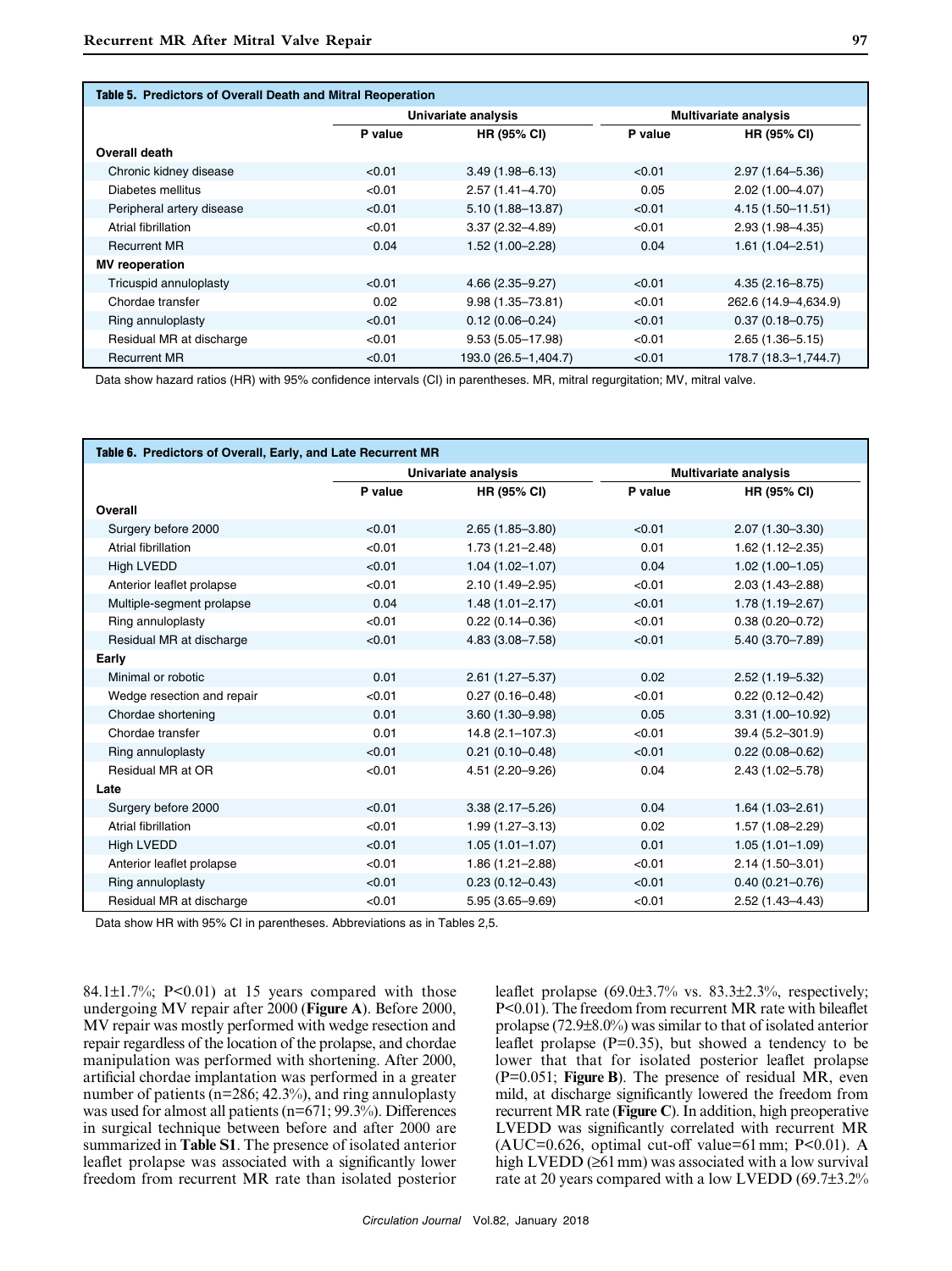

vs. 82.9±2.6%, respectively; P<0.01; **Figure S4**).

### **Timing of MR Recurrence**

Early (<1 year after surgery) and late  $(≥1$  year after surgery) MR recurrence occurred in 51 (38.3%) and 82 (61.6%) patients, respectively. The predictors of early and late recurrence were somewhat different (**Table 6**). The predictors of early recurrence were surgery performed with a minimally invasive procedure, including robotic surgery, without wedge resection and repair, chordae shortening,

transfer, absence of ring annuloplasty, and residual MR in the operating room. Predictors of late recurrence were surgery performed before 2000, preoperative atrial fibrillation, high LVEDD, isolated anterior leaflet prolapse, absence of ring annuloplasty, and residual MR at discharge.

# **Predictors of MR Progression**

In patients with residual MR at discharge (n=93), MR progressed in 35 (37.6%) patients. Predictors of MR progression were preoperative high LVEDD and surgery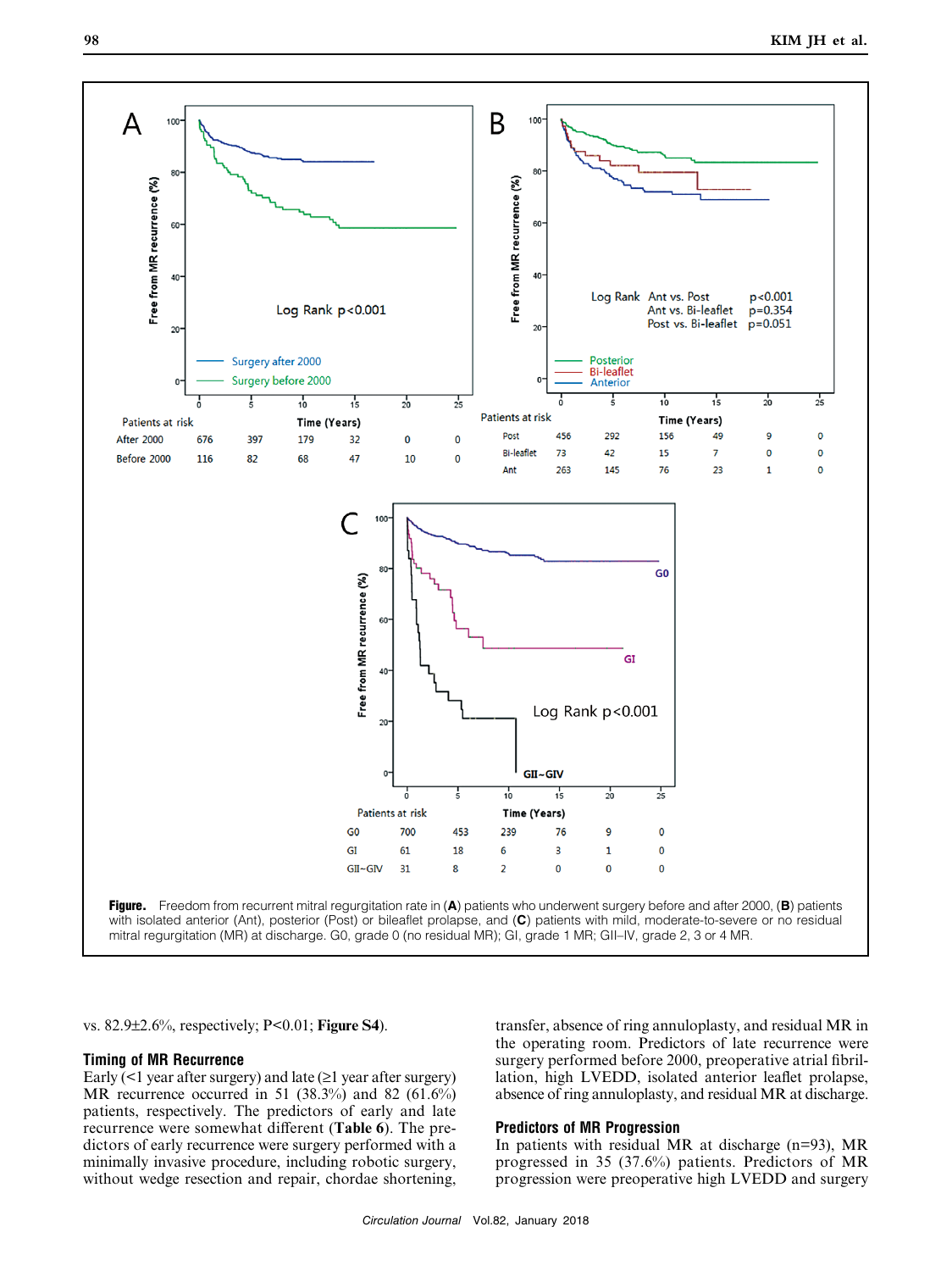| Table 7. Predictors of Progression of MR in Patients With Residual MR at Discharge and Predictors of Recurrent MR in Those<br><b>Without Residual MR at Discharge</b> |                               |                     |                              |                     |  |
|-----------------------------------------------------------------------------------------------------------------------------------------------------------------------|-------------------------------|---------------------|------------------------------|---------------------|--|
|                                                                                                                                                                       | Univariate analysis           |                     | <b>Multivariate analysis</b> |                     |  |
|                                                                                                                                                                       | <b>HR (95% CI)</b><br>P value |                     | P value                      | <b>HR (95% CI)</b>  |  |
| Progression of MR in patients with<br>residual MR at discharge                                                                                                        |                               |                     |                              |                     |  |
| <b>High LVEDD</b>                                                                                                                                                     | < 0.01                        | $1.05(1.01 - 1.09)$ | < 0.01                       | $1.04(0.01 - 0.08)$ |  |
| Artificial chordae implantation                                                                                                                                       | < 0.01                        | $0.37(0.20 - 0.69)$ | < 0.01                       | $0.32(0.16 - 0.98)$ |  |
| <b>Recurrent MR in those without residual</b><br><b>MR</b> at discharge                                                                                               |                               |                     |                              |                     |  |
| Surgery before 2000                                                                                                                                                   | < 0.01                        | $3.33(2.15 - 5.16)$ | < 0.01                       | $2.55(1.50 - 4.32)$ |  |
| Atrial fibrillation                                                                                                                                                   | < 0.01                        | $2.01(1.30 - 3.13)$ | < 0.01                       | $2.10(1.30 - 3.40)$ |  |
| <b>High LVEDD</b>                                                                                                                                                     | < 0.01                        | $1.04(1.01 - 1.07)$ | 0.02                         | $1.06(1.01 - 1.11)$ |  |
| Anterior leaflet prolapse                                                                                                                                             | < 0.01                        | $2.22(1.45 - 3.40)$ | < 0.01                       | 2.72 (1.73-4.29)    |  |
| Multiple-leaflet prolapse                                                                                                                                             | 0.02                          | $1.72(1.08 - 2.74)$ | < 0.01                       | $2.01(1.22 - 3.32)$ |  |
| Ring annuloplasty                                                                                                                                                     | < 0.01                        | $0.23(0.12 - 0.43)$ | < 0.01                       | $0.21(0.10 - 0.44)$ |  |

Data show HR with 95% CI in parentheses. Abbreviations as in Tables 2,5.

without artificial chordae implantation. In those patients without residual MR at discharge (n=699), MR recurred in 85 (12.1%). Predictors of recurrent MR in those without residual MR at discharge were similar to the predictors in the entire whole population: surgery performed before 2000, preoperative atrial fibrillation, high LVEDD, isolated anterior leaflet prolapse, multiple-segment prolapse, and absence of ring annuloplasty (**Table 7**).

## **Discussion**

The present data based on the experiences of many surgeons over a 20-year period revealed 3 main clinical outcomes regarding recurrent MR after MV repair in patients with degenerative MR, as detailed below.

First, recurrent MR after MV repair rarely improved and showed a tendency to progress. The causes of recurrent MR after MV repair have been classified into 2 categories: procedure-related factors and valve-related factors.**<sup>9</sup>** Procedure-related factors are associated with detachment of the annuloplastic ring, rupture of expanded polytetrafluoroethylene (ePTFE) neochordae, or failure of the initial repair, such as improper length of ePTFE neochordae or leaflet restriction due to improper leaflet resection. Valverelated factors include the progression of degenerative change or endocarditis. The present study analyzed the different factors associated with early and late recurrence. Early recurrence was associated with procedure-related factors, such as minimally invasive surgery, old-fashioned chordae manipulation (shortening or transfer), the absence of wedge resection and repair or ring annuloplasty, and residual MR in the operating room. Late recurrence was mostly associated with valve-related factors, such as preoperative atrial fibrillation, high LVEDD, and isolated anterior leaflet prolapse, which could aggravate valve degeneration. Because late recurrent MR is primarily related to valve-related factors, it tends to progress and is rarely improved by conservative management, including medical treatment. In many cases, it requires aggressive intervention, including repeated surgical correction.

Second, recurrent MR adversely affected LV reverse remodeling. Suri et al**<sup>8</sup>** also reported that patients with recurrent MR had significantly larger residual LV chamber size and myocardial hypertrophy at their latest follow-up echocardiography. The regurgitation flow from MR overloads the left atrium and LV, thereby leading to dilatation of the LV. Thus, MR-induced remodeling is characterized by higher LV radius:thickness ratios and lower mass:volume ratios.**<sup>10</sup>** Reverse LA and LV remodeling could occur after early surgical correction of MR,**<sup>8</sup>**,**11**,**<sup>12</sup>** but the incomplete reduction of MR or late recurrence of MR leads to deterioration of LV function and adversely affects the reverse remodeling of the LA and LV.

Third, recurrent MR significantly increased late deaths. Prior studies analyzing outcomes of MV repair and recurrent MR could not demonstrate a relationship between recurrent MR and the risk of death.**<sup>3</sup>**,**5**–**7**,**9**,**12**,**<sup>13</sup>** Recently, Suri et al**<sup>8</sup>** demonstrated that recurrent MR is an independent risk factor for late death (HR 1.72; 95% CI 1.24–2.39; P=0.002). The present study also showed that recurrent MR independently increased late death (HR 1.61; 95% CI  $1.04-2.51$ ; P=0.04). In addition, in the present study, the freedom from moderate-to-severe recurrent MR rate was higher than that reported by David et al<sup>7</sup> (69.2% vs. 77.5%), but the freedom from severe recurrent MR rate was lower (90.7% vs. 87.1%). Because the proportion of severe recurrent MR with was higher in the present study than in the study of David et al,**<sup>7</sup>** recurrent MR could be an independent risk factor for late death, which differs from the findings reported in previous studies.

The independent risk factors for recurrent MR after MV repair found in the present study were surgery performed before 2000, preoperative atrial fibrillation and high LVEDD, prolapse of the anterior leaflet and multiple segments, absence of ring annuloplasty, and residual MR at discharge. Moreover, MV repair performed before 2000 increased the risks of mitral reoperation and recurrent MR. The most important factors that changed after 2000 were surgical techniques for anterior leaflet prolapse and the presence of intraoperative transesophageal echocardiography (TEE). Intraoperative TEE was used after the late 1990s and allowed for the detection of residual MR in the operating room, thus reducing the incidence of incomplete repair. In addition, the surgical strategy for anterior leaflet prolapse changed after 2000 to artificial chordae implantation with ePTFE, and ring annuloplasty was performed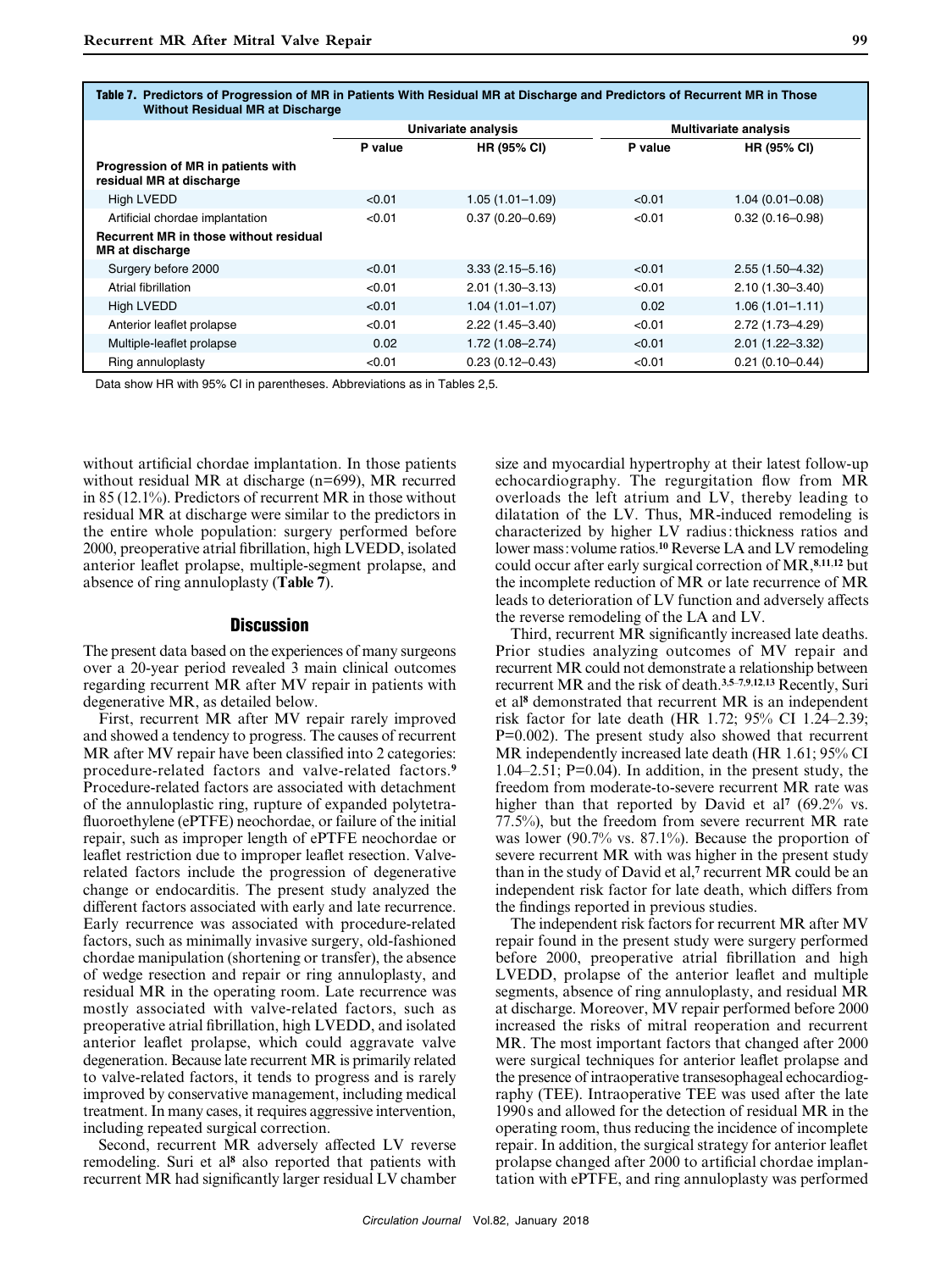in almost all patients. The first report of artificial chordae implantation with ePTFE in humans was that of David.**<sup>14</sup>** Since then, it has been widely used to repair anterior leaflet prolapse because of its long-term durability and safety.**<sup>15</sup>**,**<sup>16</sup>** The present study shows that after implementation of artificial chordae implantation, the incidence of recurrent MR and mitral reoperation decreased. Despite the wide use of artificial chordae implantation, anterior leaflet or bileaflet prolapse remain known risk factors for recurrent MR after MV repair in both single-surgeon series and largevolume reference centers.**<sup>7</sup>**,**8**,**<sup>17</sup>** Because of leaflet restrictions followed by anterior leaflet resection, there are limited options to treating anterior leaflet prolapse apart from chordal-based manipulations. The techniques of artificial chordae implantation and length adjustment are difficult and require time and experience for surgeons to become familiar with them and achieve success. Thus, compared with posterior leaflet repair, it may take longer to master anterior leaflet repair. In the present study, the higher percentage of artificial chordae implantation to the anterior leaflet in the MR recurrence group resulted from a higher risk of MR recurrence in patients with anterior leaflet prolapse.

Preoperative atrial fibrillation and high LVEDD were also risk factors for recurrent MR. Long-standing volume overload due to chronic MR can cause progressive LV or LA enlargement and stretching of the myocytes, which leads to decreased contractility and increased LA and LV diastolic pressures. These will then produce symptoms and atrial fibrillation.**18** Previous studies reported that preoperative atrial fibrillation and an enlarged LV increased the risk of recurrent MR and mitral reoperation after MV repair.**<sup>13</sup>**,**19**,**<sup>20</sup>** These findings are in accord with the current consensus that early repair of MR has more benefits than medical treatment.**<sup>1</sup>**,**<sup>2</sup>**

The present study also analyzed the progression of residual MR after MV repair, which has rarely been reported in previous studies. Because of the long-term durability of the artificial chordae using Gore-Tex, artificial chordae implantation can inhibit recurrent prolapse due to valve degeneration and suppress MR progression. Moreover, an already enlarged LV aggravated the residual MR, and this finding also supports the need for the early repair of MR.

The present study has several limitations. First, its results may have been affected by selection bias or unidentified confounding bias, which are known limitations of retrospective studies. Second, the sample size was relatively small. Third, echocardiographic follow-up was not performed in all patients, and the follow-up period was not sufficiently long enough. Fourth, medications (e.g., *β*-blockers or renin-angiotensin system inhibitors) can affect LV remodeling after MV repair, but data regarding medications could not be obtained because the old medical records (before the introduction of electronic medical records) did not contain this information. Finally, the study involved a single center, which may limit its generalizability.

#### **Conclusions**

The present study shows that mitral repair in patients with degenerative MR can be performed with a low risk of operative death, recurrent MR, and mitral reoperation. Moreover, surgical outcomes improved over time due to advances in techniques. However, recurrent MR after MV repair is a serious problem that is associated with late heart failure, mitral reoperation, and late death. Enlarged LV and preoperative atrial fibrillation are risk factors for recurrent MR, and preoperative high LVEDD was a risk factor for MR progression. So, early referral for MV repair before the development of atrial fibrillation and LV enlargement caused by long-standing volume overload due to chronic MR may reduce the risk of MR recurrence and progression. Isolated anterior leaflet and multiple-segment prolapses were also risk factors for MR recurrence despite the wide use of artificial chordae implantation. However, artificial chordae implantation inhibited MR progression in patients with residual MR. So, artificial chordae implantation in cases of anterior leaflet prolapse and all cases of ring annuloplasty shows promise for the long-term durability of MV repair.

#### References

- 1. Suri RM, Vanoverschelde JL, Grigioni F, Schaff HV, Tribouilloy C, Avierinos JF, et al. Association between early surgical intervention vs watchful waiting and outcomes for mitral regurgitation due to flail mitral valve leaflets. *JAMA* 2013; **310:** 609–616.
- 2. Kang DH, Park SJ, Sun BJ, Cho EJ, Kim DH, Yun SC, et al. Early surgery versus conventional treatment for asymptomatic severe mitral regurgitation: A propensity analysis. *J Am Coll Cardiol* 2014; **63:** 2398–2407.
- 3. Suri RM, Schaff HV, Dearani JA, Sundt TM 3rd, Daly RC, Mullany CJ, et al. Survival advantage and improved durability of mitral repair for leaflet prolapse subsets in the current era. *Ann Thorac Surg* 2006; **82:** 819–827.
- 4. Nishimura RA, Otto CM, Bonow RO, Carabello BA, Erwin JP 3rd, Guyton RA, et al. 2014 AHA/ACC guideline for the management of patients with valvular heart disease: Executive summary: A report of the American College of Cardiology/ American Heart Association Task Force on Practice Guidelines. *J Am Coll Cardiol* 2014; **63:** 2438–2488.
- 5. Bolling SF, Li S, O'Brien SM, Brennan JM, Prager RL, Gammie JS. Predictors of mitral valve repair: Clinical and surgeon factors. *Ann Thorac Surg* 2010; **90:** 1904–1911.
- 6. Castillo JG, Anyanwu AC, Fuster V, Adams DH. A near 100% repair rate for mitral valve prolapse is achievable in a reference center: Implications for future guidelines. *J Thorac Cardiovasc Surg* 2012; **144:** 308–312.
- 7. David TE, Armstrong S, McCrindle BW, Manlhiot C. Late outcomes of mitral valve repair for mitral regurgitation due to degenerative disease. *Circulation* 2013; **127:** 1485–1492.
- 8. Suri RM, Clavel MA, Schaff HV, Michelena HI, Huebner M, Nishimura RA, et al. Effect of recurrent mitral regurgitation following degenerative mitral valve repair: Long-term analysis of competing outcomes. *J Am Coll Cardiol* 2016; **67:** 488–498.
- 9. Zegdi R, Sleilaty G, Latrémouille C, Berrebi A, Carpentier A, Deloche A, et al. Reoperation for failure of mitral valve repair in degenerative disease: A single-center experience. *Ann Thorac Surg* 2008; **86:** 1480–1484.
- 10. Athanasopoulos LV, McGurk S, Khalpey Z, Rawn JD, Schmitto JD, Wollersheim LW, et al. Usefulness of preoperative cardiac dimensions to predict success of reverse cardiac remodeling in patients undergoing repair for mitral valve prolapse. *Am J Cardiol* 2014; **113:** 1006–1010.
- 11. Cho DK, Ha JW, Chang BC, Lee SH, Yoon SJ, Shim CY, et al. Factors determining early left atrial reverse remodeling after mitral valve surgery. *Am J Cardiol* 2008; **101:** 374–377.
- 12. Stevens LM, Basmadjian AJ, Bouchard D, El-Hamamsy I, Demers P, Carrier M, et al. Late echocardiographic and clinical outcomes after mitral valve repair for degenerative disease. *J Card Surg* 2010; **25:** 9–15.
- 13. Stevens LM, Basmadjian AJ, Bouchard D, El-Hamamsy I, Demers P, Carrier M, et al. Mechanism of and risk factors for reoperation after mitral valve repair for degenerative mitral regurgitation. *Circ J* 2013; **77:** 2050–2055.
- 14. David TE. Replacement of chordae tendineae with expanded polytetrafluoroethylene sutures. *J Card Surg* 1989; **4:** 286–290.
- 15. Kasegawa H, Shimokawa T, Shibazaki I, Hayashi H, Koyanagi T, Ida T. Mitral valve repair for anterior leaflet prolapse with